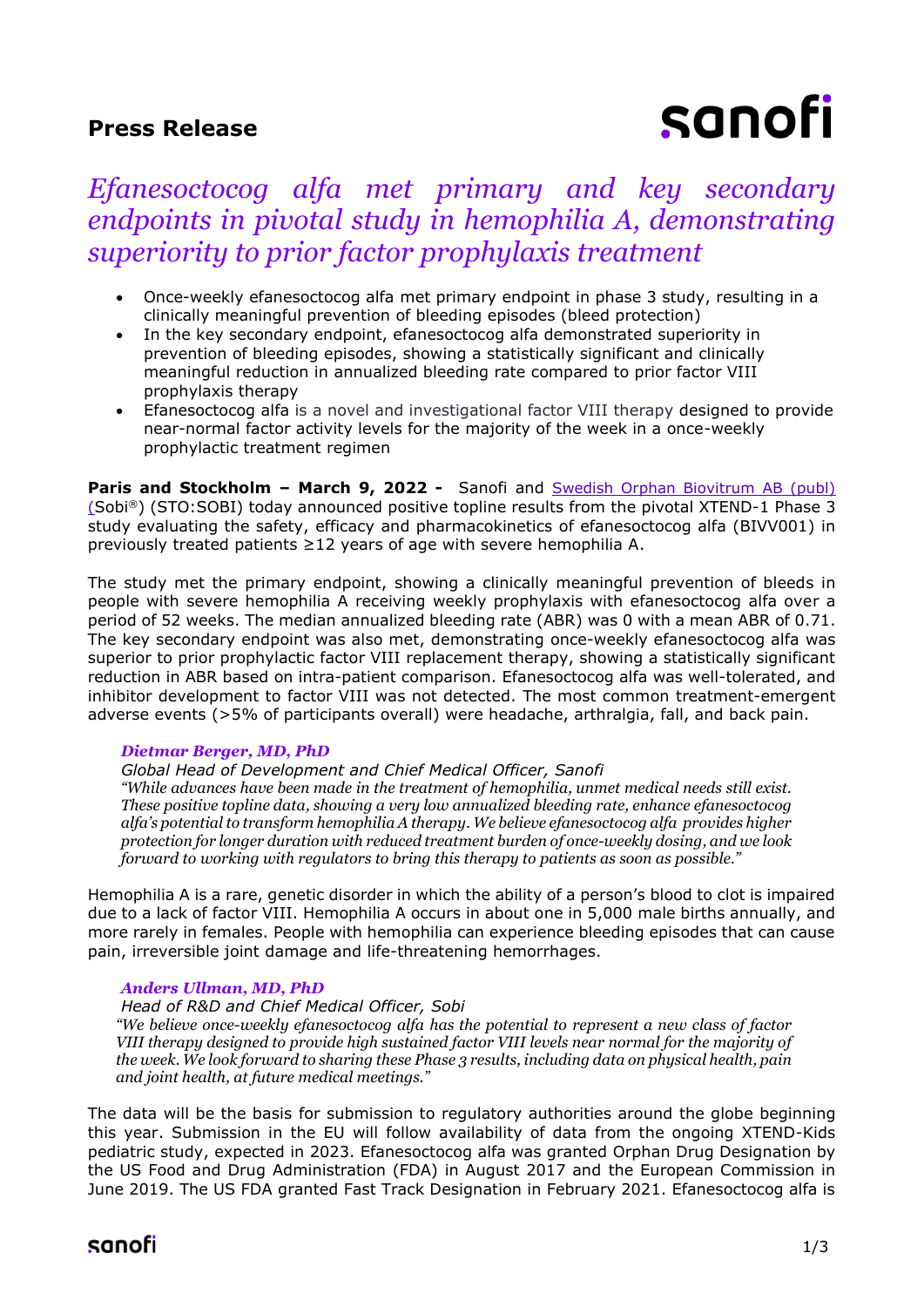currently under clinical investigation and its safety and efficacy have not been evaluated by any regulatory authority.

#### *About Phase 3 XTEND-1 study*

The Phase 3 XTEND-1 study [\(NCT04161495\)](https://clinicaltrials.gov/ct2/show/NCT04161495?term=BIVV001&cond=hemophilia+A&draw=2&rank=5) is an open-label, non-randomized interventional study assessing the safety, efficacy and pharmacokinetics of efanesoctocog alfa in people 12 years of age or older (n=159) with severe hemophilia A who were previously treated with factor VIII replacement therapy. The study includes two parallel treatment arms – the prophylaxis arm, where study participants received a weekly prophylactic 50 IU/kg dose of efanesoctocog alfa for 52 weeks (Arm A), some of which were enrolled following an observation period on prophylaxis using currently marketed factor VIII replacement therapies, and an on-demand arm, where study participants received 50 IU/kg as needed for 26 weeks followed by weekly prophylaxis for another 26 weeks (Arm B).

The primary efficacy endpoint was the annualized bleeding rate (ABR) in Arm A, and the key secondary endpoint was an intra-patient comparison of ABR during the efanesoctocog alfa weekly prophylaxis treatment period versus the prior prophylaxis ABR for participants in Arm A who participated in Study 242HA201/OBS16221, an observational study.

#### **About efanesoctocog alfa (BIVV001)**

Efanesoctocog alfa is a novel and investigational recombinant factor VIII therapy that is designed to extend protection from bleeds with once-weekly prophylactic dosing for people with hemophilia A. It builds on the innovative Fc fusion technology by adding a region of von Willebrand factor and XTEN® polypeptides to extend its time in circulation. It is the first investigational factor VIII therapy that has been shown to break through the von Willebrand factor ceiling, which imposes a half-life limitation on current factor VIII therapies. Efanesoctocog alfa is currently under clinical investigation and its safety and efficacy have not been evaluated by any regulatory authority.

#### **About the Sanofi and Sobi collaboration**

Sobi and Sanofi collaborate on the development and commercialization of Alprolix<sup>®</sup> and Elocta®/Eloctate®. The companies also collaborate on the development and commercialization of efanesoctocog alfa, an investigational factor VIII therapy with the potential to provide high sustained factor activity levels with once-weekly dosing for people with hemophilia A. Sobi has final development and commercialization rights in the Sobi territory (essentially Europe, North Africa, Russia and most Middle Eastern markets). Sanofi has final development and commercialization rights in North America and all other regions in the world excluding the Sobi territory.

#### **Sobi®**

Sobi is a specialised international biopharmaceutical company transforming the lives of people with rare diseases. Providing sustainable access to innovative medicines in the areas of haematology, immunology and specialty care, Sobi has approximately 1,600 employees across Europe, North America, the Middle East and Asia. In 2021, revenue amounted to SEK 15.5 billion. Sobi's share (STO:SOBI) is listed on Nasdaq Stockholm. More about Sobi at sobi.com, LinkedIn and YouTube.

XTEN® is a registered trademark of Amunix Pharmaceuticals, Inc.

#### *About Sanofi*

We are an innovative global healthcare company, driven by one purpose: we chase the miracles of science to improve people's lives. Our team, across some 100 countries, is dedicated to transforming the practice of medicine by working to turn the impossible into the possible. We provide potentially life-changing treatment options and life-saving vaccine protection to millions of people globally, while putting sustainability and social responsibility at the center of our ambitions.

Sanofi is listed on EURONEXT: SAN and NASDAQ: SNY

## sanofi